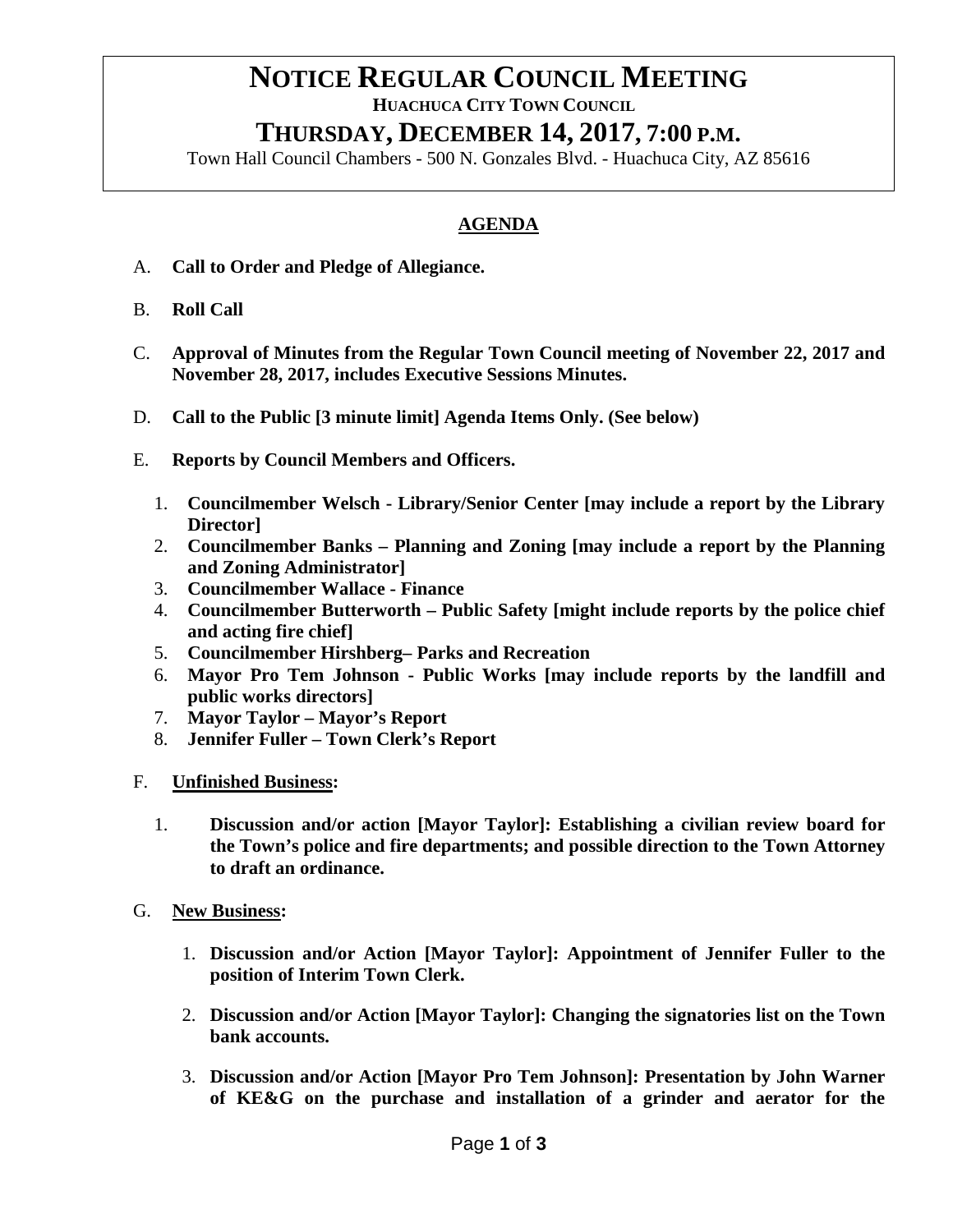**Huachuca City Waste Water Facility. Council may direct staff to proceed with the purchase and installation of a grinder and aerator.** 

- 4. **Discussion and/or Action [Mayor Taylor]: Update of the School Drive / Gila Drive project. The Council might vote to go into Executive [closed] session, pursuant to A.R.S. 38-431.03(A) (3) & (4) for legal advice and to direct the Attorney.**
- 5. **Discussion and/or Action [Council Member Butterworth]: Accepting the quotes for Antelope Run Electric and San Pedro Plumbing for repairs to the Huachuca City Animal Shelter.**
- 6. **Discussion and/or Action [Mayor Taylor]: Purchase of the Cox Cable plant infrastructure for a cost to the Town of \$1.00.**
- 7. **Discussion and/or Action [Council Member Welsch]: Requirement of a surplus property policy to dispose of Town equipment properly and legally. Council may direct staff to locate or create a proper Surplus Property ordinance or policy.**
- 8. **Discussion and/or Action [Mayor Taylor]: Clarifying or revising Town hiring practices to require an appropriate background check on all prospective employees; and possible consideration of engaging a vendor to provide this service.**
- 9. **Discussion and/or Action [Mayor Taylor]: Resolution No. 2017-14 approving an intergovernmental agreement with the Whetstone Fire District for fire and emergency medical services.**
- 10. **Discussion and/or Action [Mayor Pro Tem Johnson]: Clarifying the Town's policy/practice concerning payment of a \$599.00 stipend to Town firefighters as a uniforms purchase allowance.**
- 11. **Discussion and/or Action [Council Member Wallace]: Identifying additional revenue sources for the Town, to include the possibility of raising city sales tax, establishing an internet sales tax, and assessing a fire service fee to existing water bills.**
- 12. **Discussion and/or Action [Mayor Taylor]: Notification to the public of the potential for utility rate changes in the near future.**
- 13. **Discussion and/or Action [Town Attorney]: Executive [closed] session, pursuant to A.R.S. 38-431.03(A)(3) & (4), for legal advice, consultation and direction to the Town's Attorneys regarding claims of retaliatory discharge made against the Town's former fire chief through the Arizona Department of Safety and Health ["ADOSH"].**
- H. **Payment Approval Report in the amount of \$160.754.87**
- I. **Call to the Public: [3 min. limit] ARS 38-431-01 Public body may make an open call to the public during a public meeting, subject to reasonable time, place and manner restrictions, to allow individuals to address the public body on any issue within the jurisdiction of the public body. At the conclusion of an open call to the public, individual members of the public body may respond to criticism made by those who have addressed the public body, may ask staff to review a matter or may ask that a matter be put on a future agenda. However, members of the public**